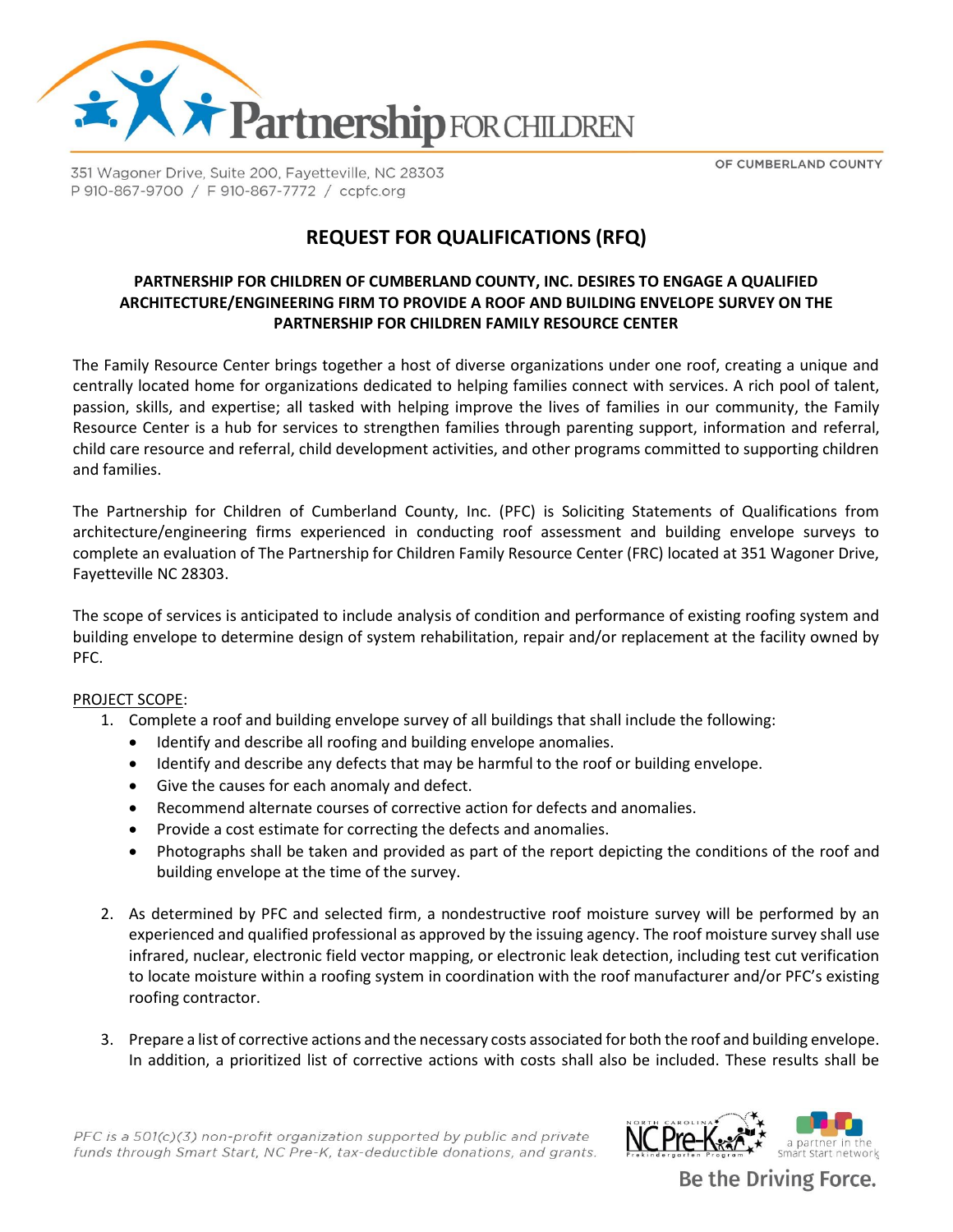

\* Partnership FOR CHILDREN

placed in an Excel spreadsheet and submitted electronically for the ease of manipulating this data for future use by PFC. Selected firm shall build these into an up to five year Capital Improvement Plan (CIP).

- 4. Determine and develop a list of preventive maintenance steps that PFC can take to extend the life cycle of the roof and the annual costs that need to be allocated for such.
- 5. Develop a comprehensive checklist that PFC can utilize through its own staff or through the services of a qualified roofing contractor to complete a yearly inspection of the roof and windows.
- 6. If determined by the initial survey that a roof or wall envelope needs corrective action, then the selected firm will be asked to provide a design which shall include full bid documents, including CAD drawings and specifications and assistance with bidding and construction administration. Preference in award of subcontracts should be given to subcontractors willing to subsidize their labor and costs with professional inkind and discounts to support PFC's nonprofit mission.
- 7. Findings shall be presented at a regularly scheduled Facility & Tenant Committee Meeting (typically the third Monday of the month at 11:30 AM) and at a regularly scheduled Executive Committee (acting on behalf of the Board of Directors) Meeting (the third Thursday of the month at 9:00 AM) or Board of Directors Meeting (the third Thursday of the month at 12:00 PM) by the selected firm.

## MINIMUM QUALIFICATIONS:

- 1. The respondent shall have a minimum of 5 years experience in roofing and waterproofing consulting.
- 2. The respondent shall be knowledgeable and experienced in the design, details, and specifications of roofing and waterproofing.
- 3. Respondent shall be licensed with the State of North Carolina as an Architect or Professional Engineer.
- 4. Respondent or respondent's consultant shall have a Registered Roof Consultant (RRC) registration from RCI, Inc.
- 5. Respondent or respondent's consultant shall have a thorough knowledge of various roofing types to include but not be limited to single-ply, built-up, metal, shingle and/or other main weatherproof barriers.

## SUBMITTAL REQUIREMENTS:

- 1. Firm name, address, telephone numbers and year established.
- 2. Names of principals of the firm and states in which they are registered.
- 3. Types of services customarily provided by the firm.
- 4. Name, resume and license/professional registrations of Project Manager to be assigned to this project.
- 5. Number of staff available for this assignment and their qualifications.